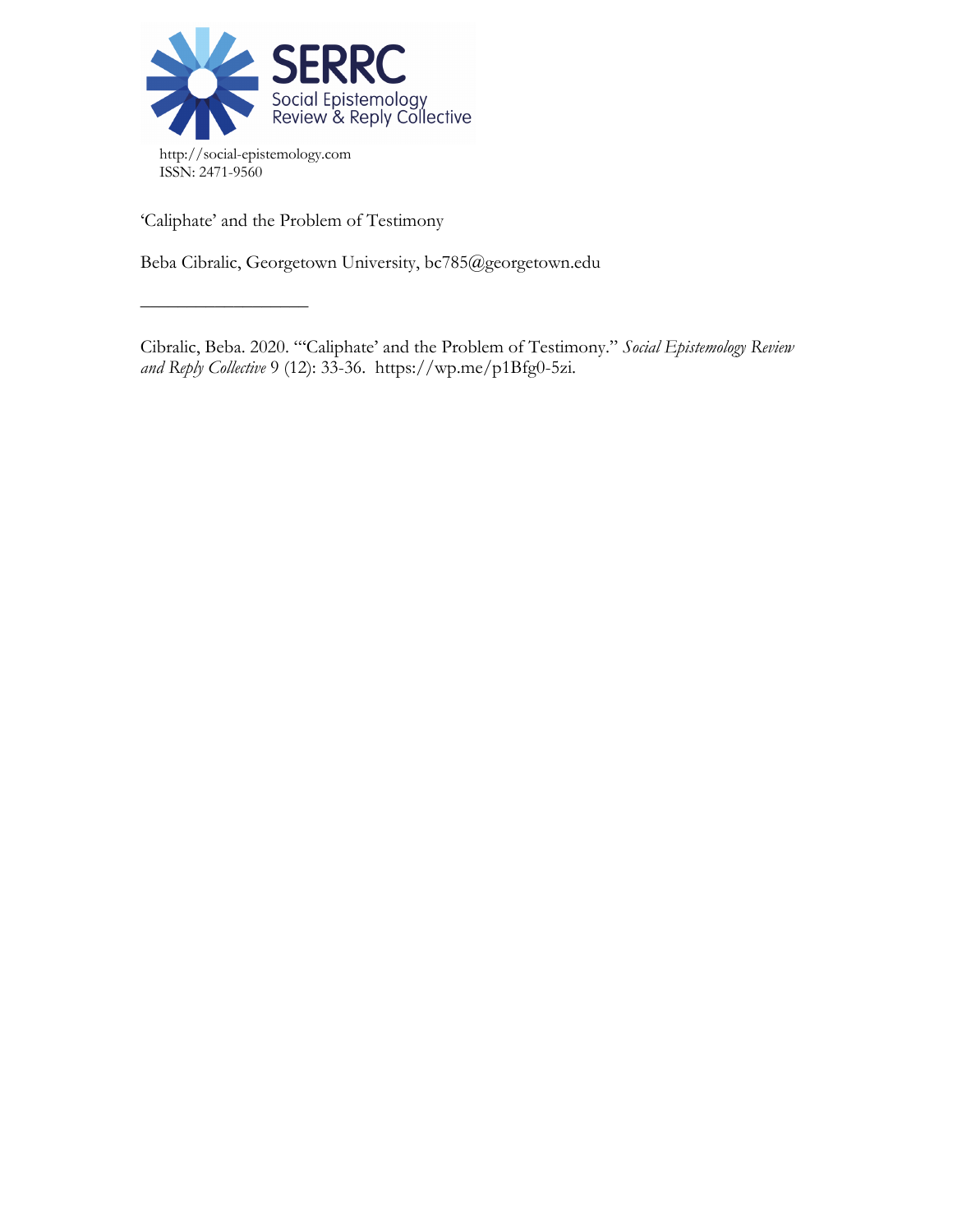

In 2004, the *New York Times* apologised for its misleading reporting on weapons of mass destruction in Iraq. After an internal review, the *Times* acknowledged the swamp of mistakes that resulted in the spread of misinformation: journalists did not confirm the "veracity of sources", editors were "too intent on rushing scoops into the paper", articles "based on dire claims about Iraq tended to get prominent display", and "follow-up articles that called the original ones into question were sometimes buried [and sometimes] there was no follow-up at all".

The consequences were significant. Given the global reach of the newspaper, the *Times* not only instilled false beliefs in the American public, but across the world. Worse still, the misinformation may have impacted policy-making at the highest levels: Bush administration officials cited false and misleading claims printed in the *Times* as evidence that Iraq possessed weapons of mass destruction.

It is against this backdrop that we should assess Rukmini Callimachi's 2018 podcast 'Caliphate', which aired interviews with Shehroze Chaudhry, a Canadian man who falsely claimed to have been an ISIS fighter. On December 18, the *Times* recognised that the podcast series fell short of journalistic standards and pointed to "institutional failures" as the root cause. But the damage was done: As with the weapons of mass destruction reporting, 'Caliphate', believed to be true, informed policy debates.

While the weapons of mass destruction and 'Caliphate' reporting failures are different, the Times' two misadventures share an important thread: each relied on faulty testimony. And we, the consumers of the news, trusted the testimony of the reporters because of the *Times's* institutional credibility. In a field in which obtaining truth often depends on testimony, we need to understand how truth gets hooked onto the news to see where things went wrong for the *Times* and for us.

## **Knowledge, Testimony, and Trust**

Much of what we know comes from testimony. In plain terms, knowledge transmission through testimony roughly translates to 'I get knowledge from you when you tell me something true'. Testimony in this broader sense is different to what testimony means in a legal context—it need not happen under oath.

As philosopher John Greco explains in his new book, *The Transmission of Knowledge*, not all examples of knowledge transmission through testimony require good inductive reasons. Compare the two cases that Greco introduces:

**Case A.** A mother tells her small child that there is milk in the refrigerator.

**Case B.** A job applicant tells you that he has relevant previous employment.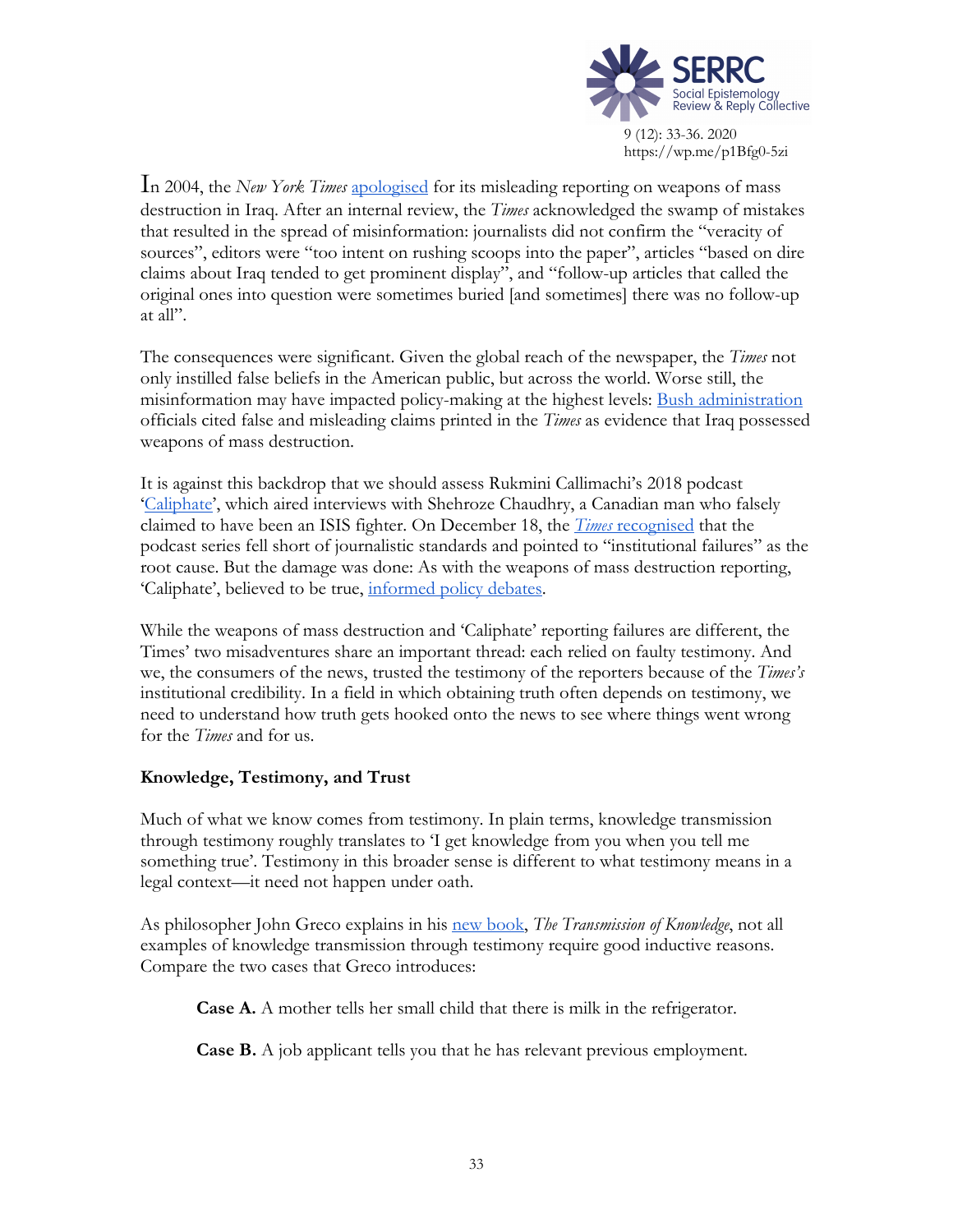## *B. Cibralic*

In case A, the hearer (the child) can believe straight away what she is told. Even if the mother ends up being mistaken (perhaps, unbeknownst to her, someone in the house finished the milk), we wouldn't suggest that the child should verify the mother's claims before accepting her testimony. Greco suggests that in case A, "something epistemically special is going on ... testimonial knowledge depends on a relationship between speaker and hearer that is present [in this case] but not in [the other]". In other words, there is something about the relationship between the speaker (the mother) and the hearer (the child) that renders it appropriate for the child to accept the mother's testimony on this issue at face value.

But in case B, it would be a mistake for the interviewer to believe the job applicant in the absence of good inductive reasons. If, for example, an interviewer never checked that the interviewee had a job they claimed they'd had, we would fault the interviewer for not doing their due diligence. There is no special relationship between the speaker (the interviewee) and the hearer (the interviewer) that renders it appropriate for the interviewer to accept the interviewee's claims on this issue at face value.

Problems arise when hearers mistake B cases for A cases; that is, hearers mistakenly believe solely on the basis of what the speaker said and don't ask for good inductive reasons even though they should.

'Journalists learning from sources' doesn't fit neatly into either A or B cases. On the one hand, journalists may come to rely on the testimony of sources when trust has been established. There are a variety of ways in which a source can be deemed credible, but it's not easy to cross every 't' and dot every 'i'. The journalist's trust in a source may play a critical role in getting a story off the ground.

But on the other hand, journalists who assume that they are hearing the truth solely on the basis of testimony are acting gullibility—an epistemic (and journalistic) vice. Journalists are allowed to ignore the rules of respectful deference to experts, to be abrasive, and to dig deeper. This isn't always an easy or popular move, but journalists who believe something simply because they're told haven't acted with the kind of rigour we expect.

While the Times and other media organisations have established clear and robust standards for reporting, not all of them are possible to meet consistently when the subject matter is opaque.

Verifying sources isn't so simple. Consider these two cases:

**Case C.** A testifies to B that it is 10:35am. B believes A because A has no reason to lie, but B double-checks the time on their phone just to be sure.

**Case D.** A testifies to B that something B has heard in the corridor is actually a Tagalog word meaning "p". B believes A because A is a native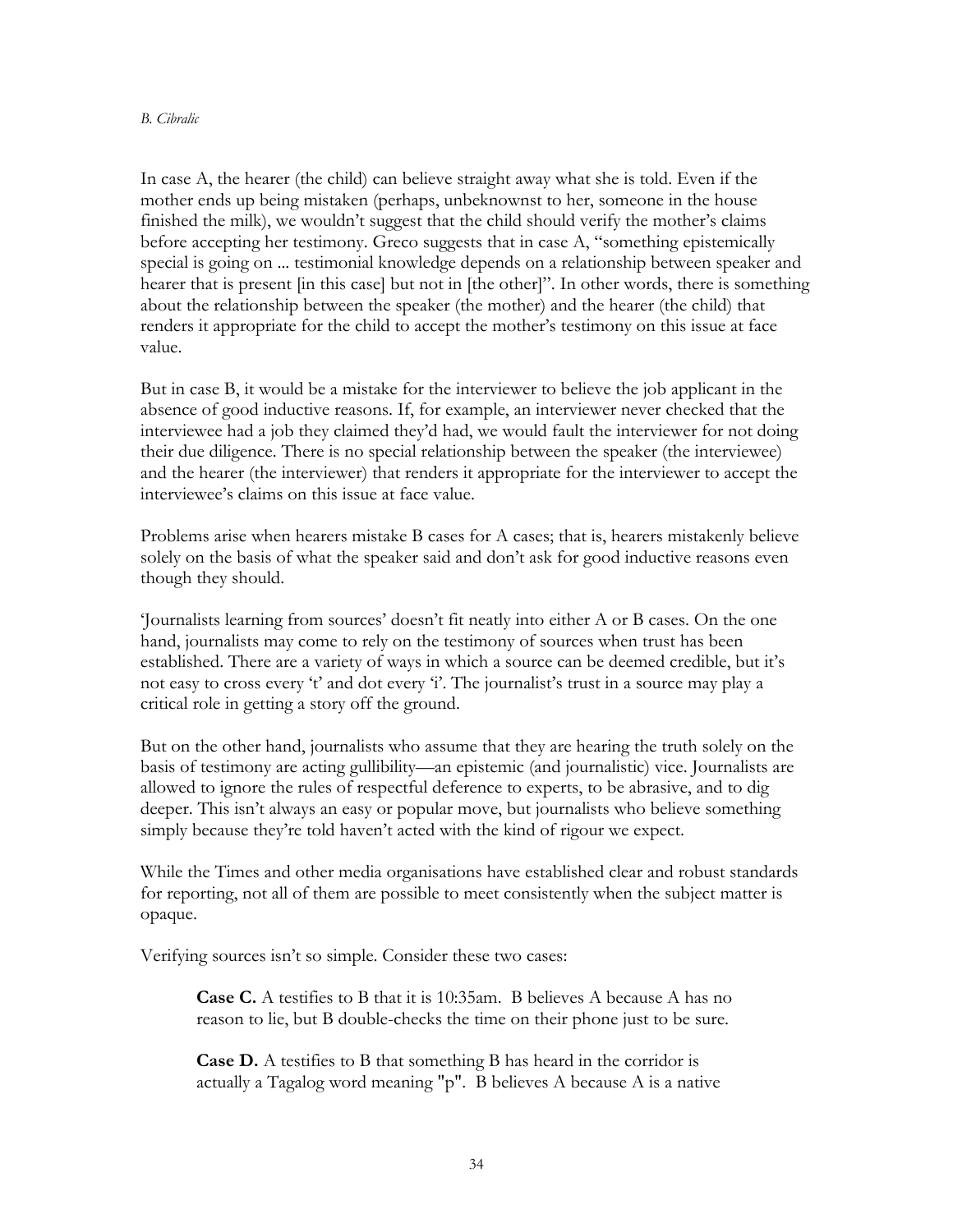

speaker of Tagalog, and doesn't have a good way to double-check that A is right.

One significant difference between the two cases: the hearer's access to a particular domain of knowledge. In case C, checking that A's testimony was correct is easier than in case D (sure, you can pull up your first and go on google translate, but let's imagine that "p" is a word with a non-obvious tertiary meaning that doesn't show up in something like Google translate).

How do you check testimony when you don't have access to the relevant domain? Not easily. This issue is hard for journalists to deal with, especially when they are reporting from a war zone. In this context, there is a more prominent asymmetry because the speaker and hearer with respect to their access to the domain of knowledge at hand. It is no accident that both the weapons of mass destruction and 'Caliphate' failures come from foreign policy reporting.

Trusting people's testimony is a complex and fraught act, and sometimes journalists make mistakes. But when the mistakes are structural, not isolated examples, the consumers of the news have good reason to doubt the testimony of journalists.

## **The Fiduciary Basis of Knowledge**

Just as journalists depend on the testimony of their sources to obtain information, we, the consumers of the news, depend on the testimony of journalists.

We trust journalists, editors, and newsroom leaders to get it right. When they don't, the well of public knowledge, from which we obtain our facts and 'commonsense', is depleted or dirtied. We feel misled, deceived, and angry, even if no one intended to do wrong by us. Our response is understandable because the stakes are high. As Muirhead and Rosenblum explain, "the fiduciary basis of knowledge makes us vulnerable; if the community in which we place our trust gets it wrong or is corrupt, then what we take to be knowledge may be unjustified and erroneous". When journalists get it wrong, we—the people who believed the reporting—get it wrong.

While consumers of the news have some epistemic obligations—to distinguish between an opinion piece and a news article, for example—we are largely dependent on journalists for our knowledge of various domains, especially what's happening in places we, the average reader, will never be able to go to. It is therefore imperative that journalists make salient how certain they are that the information being conveyed is true.

Rukmini Callimachi and the *Times* failed to do this: the 'Caliphate' mistake represents the epistemic fracture in news production and dissemination. The 'Caliphate' episodes occasionally offer a skeptical assessment of the story being spun, but not in a manner that made it possible for the consumer of the news to get a grip on what was fact and what was fiction. We place too high a burden on the individual if we expect them to do the work of